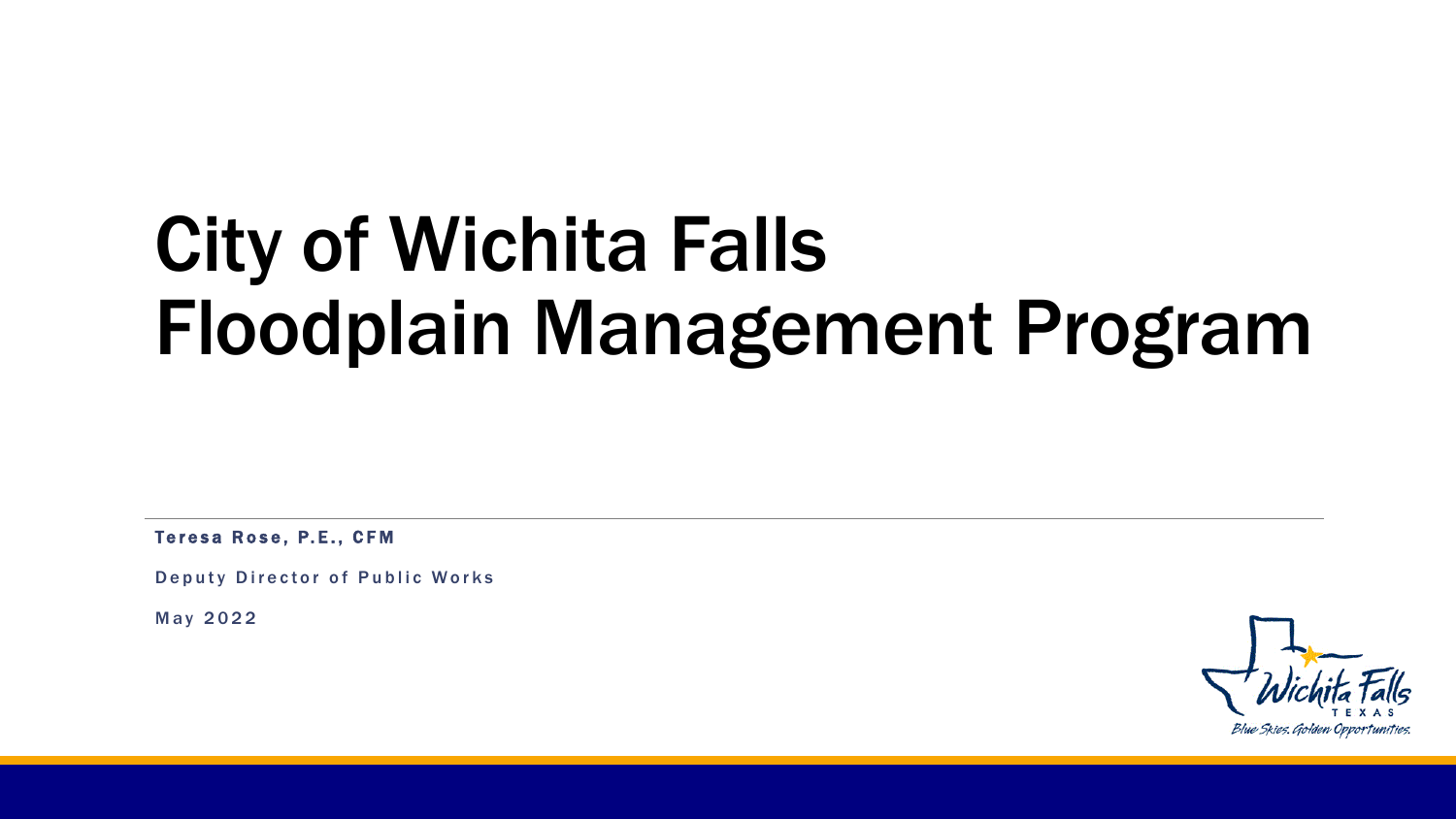## Floodplain Management Program

- National Flood Insurance Program (NFIP)
	- Created with the passage of National Flood Insurance Act of 1968
	- Texas has 1,260 communities that have participation in NFIP
- Community Rating System (CRS)
	- Voluntary incentive program that recognizes and encourages community floodplain management practices that exceed the minimum requirements of the National Flood Insurance Program (NFIP)
	- Flood Insurance Premium Rates are discounted to reflect the reduced flood risk resulting from the community's efforts that address the three goals of the program:
		- Reduce and avoid flood damage to insurable property
		- Strengthen and support the insurance aspects of the National Flood Insurance Program
		- Foster comprehensive floodplain management

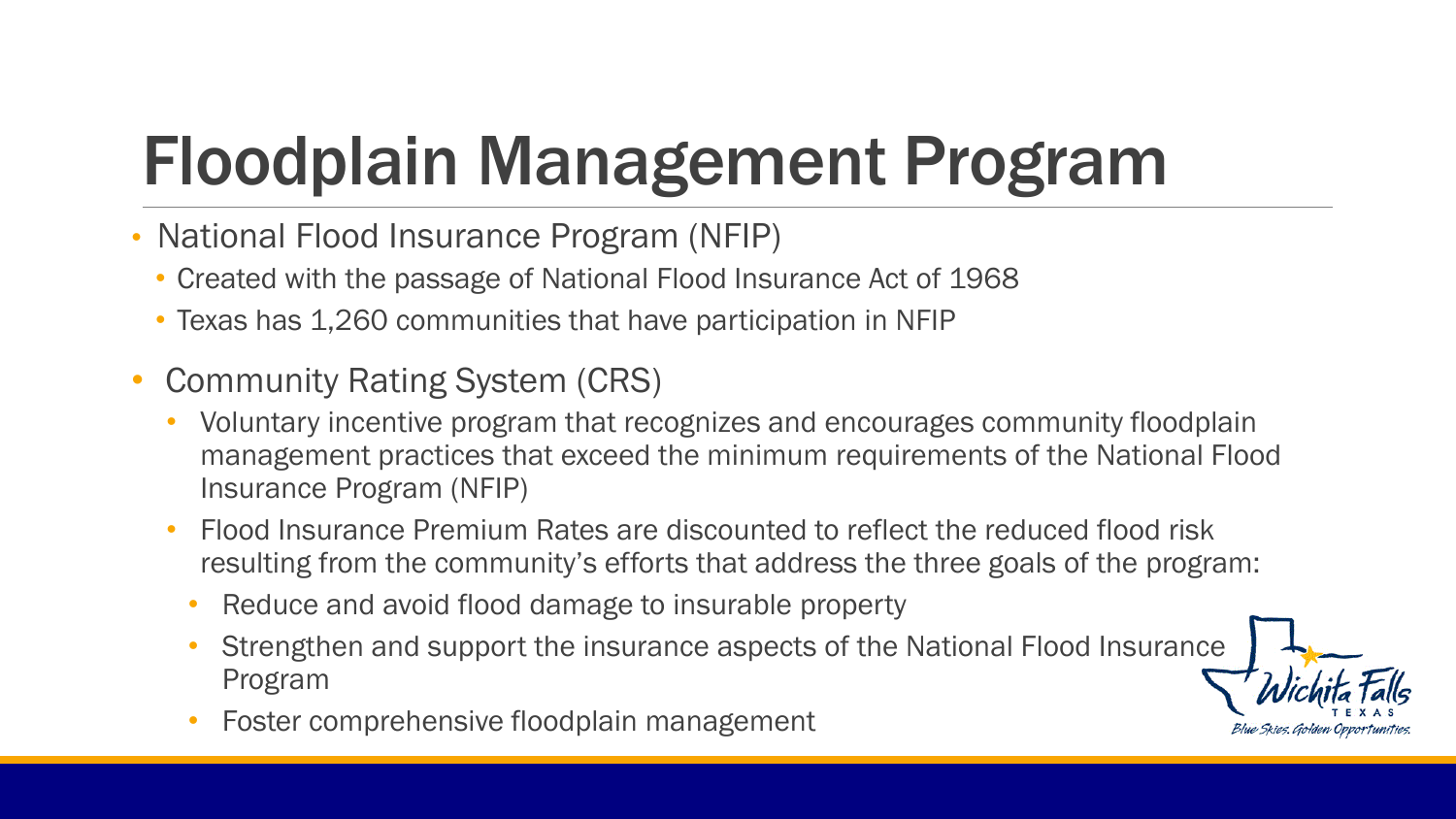# Community Rating System (CRS)

- Community Rating System (CRS)
	- Texas has 62 CRS communities
		- Class 9 5 communities (Cities of El Paso, Lewisville)
		- Class 8 14 communities (Cities of Wichita Falls, Denton, Plano)
		- Class 7 27 communities (Cities of Beaumont, Garland)
		- Class 6 10 communities (Cities of Austin, Galveston, Carrollton)
		- Class 5 6 communities (Cities of Houston, Dallas)
- Coordinator's Manual, 2017 Edition (2021 Addendum)
	- Classifications are based on 19 creditable activities, organized in four categories:
		- Public Information
		- Mapping and Regulations
		- Flood Damage Reduction
		- Warning and Response



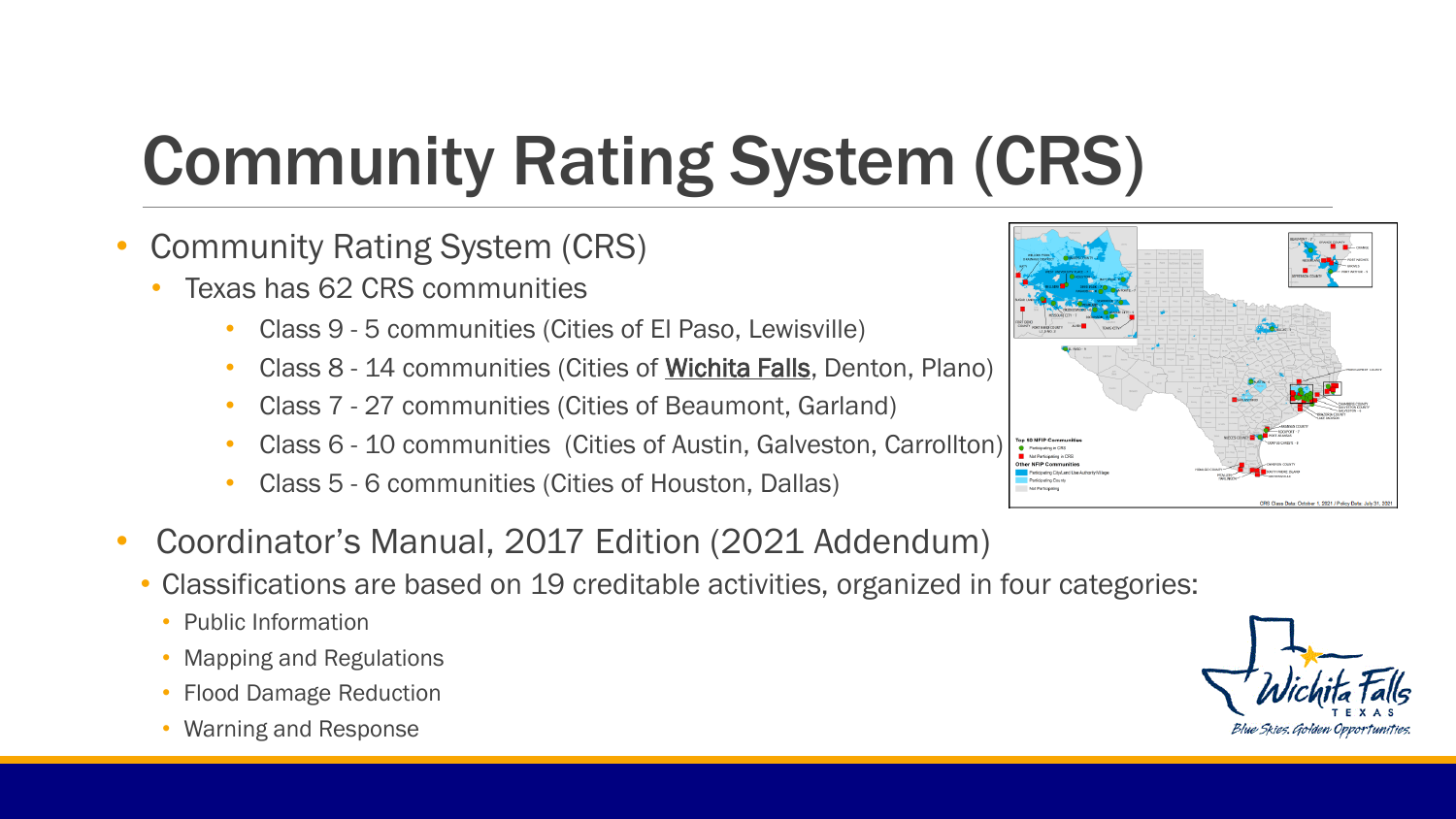## Community Rating System (CRS)

#### **CRS Credit Points, Classes and Premium Discounts**

| <b>Credit Points</b> | <b>Class</b>   | <b>Premium Reduction</b><br>SFHA* | <b>Premium Reduction</b><br>Non-SFHA** | Cit<br>$\bullet$       |
|----------------------|----------------|-----------------------------------|----------------------------------------|------------------------|
| $4,500+$             | $\mathbf{1}$   | 45%                               | 10%                                    | $\bullet$              |
| $4,000 - 4,499$      | $\overline{2}$ | 40%                               | 10%                                    | $\bullet$<br>$\bullet$ |
| $3,500 - 3,999$      | 3              | 35%                               | 10%                                    |                        |
| $3,000 - 3,499$      | 4              | 30%                               | 10%                                    |                        |
| $2,500 - 2,999$      | 5              | 25%                               | 10%                                    |                        |
| $2,000 - 2,499$      | 6              | 20%                               | 10%                                    |                        |
| $1,500 - 1,999$      | 7              | 15%                               | 5%                                     |                        |
| $1,000 - 1,499$      | 8              | 10%                               | 5%                                     |                        |
| $500 - 999$          | 9              | 5%                                | 5%                                     |                        |
| $0 - 499$            | 10             | $\mathbf 0$                       | 0                                      |                        |

- y of Wichita Falls
	- Class 8
	- 1,036 credit points
	- 525 current policyholders

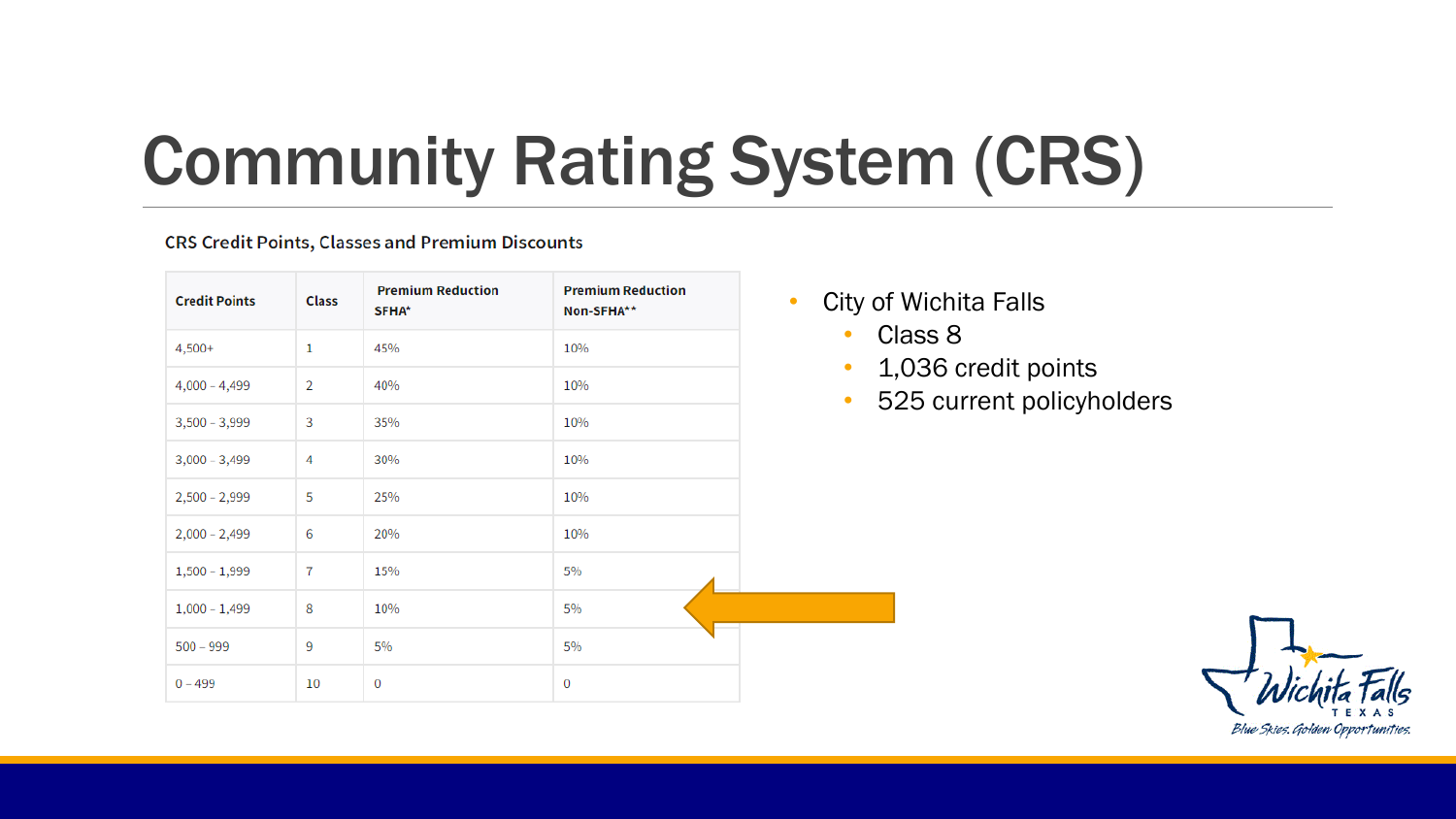# Class 8 Rating Requirements

- 2021 Coordinator's Manual Class 8 Pre-requisites
	- Maintain 90% accuracy for Floodplain Development Permits and Elevation Certificate requirements
	- Maintain flood insurance policies for insurable buildings owned by the community and located in the SFHA shown on the community's Flood Insurance Rate Map (FIRM)
	- Require at least a 1-foot freeboard requirement (including machinery or equipment) for all residential buildings constructed, substantially improved, and/or reconstructed due to substantial damage throughout its SFHA where BFEs have been determined by the FIRM or in its Flood Insurance Study (FIS)
	- Require at least an additional 1-foot freeboard requirement above the 2-foot minimum requirement for flood zones that do not have an established BFE

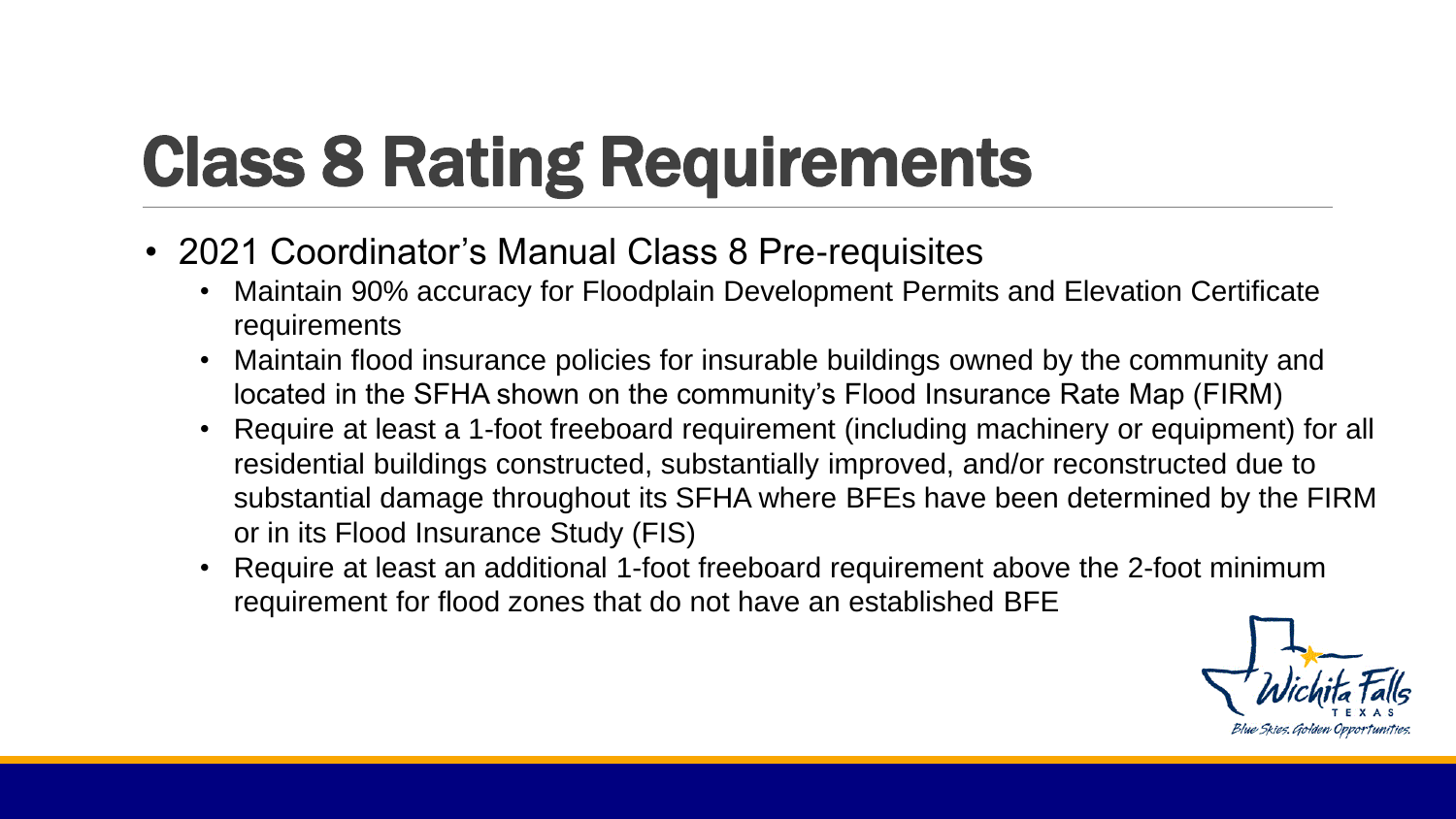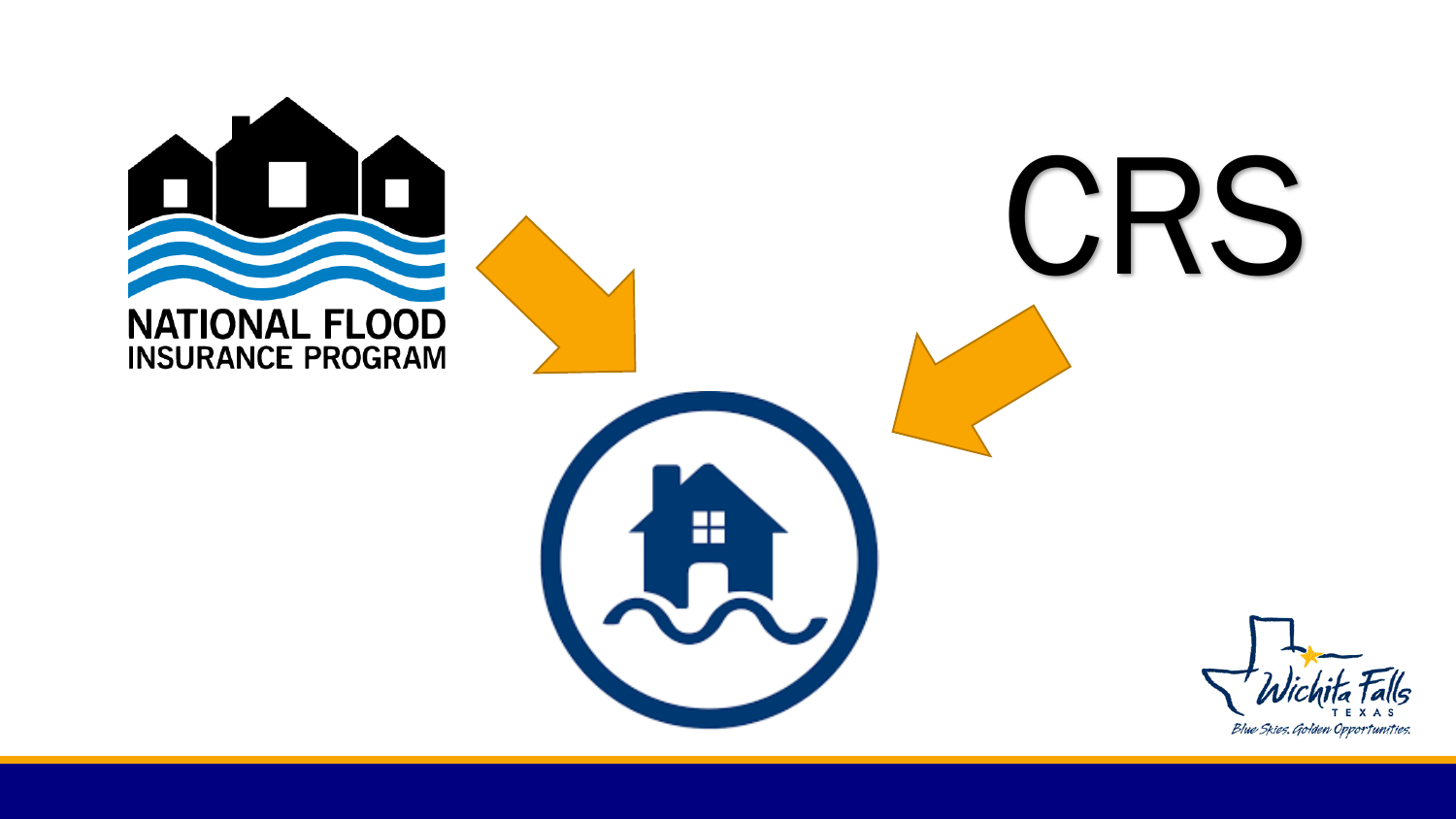# Risk Rating 2.0 – What's Changed

- FEMA updated risk rating methodology for flood insurance to Risk Rating 2.0
	- Where distance from flooding source, ground elevation, CRS
	- How occupancy, foundation type, first floor height, number of floors, construction type, flood openings, machinery and equipment
	- What replacement costs for the building and contents, level of deductible coverage selected
- Risk Rating 2.0 enables FEMA to set rates that are fairer and ensures rate increases and decreases are both equitable.
- FEMA is building on years of investment in flood hazard information by incorporating private sector data sets, catastrophe models and evolving actuarial science.
- Risk Rating 2.0 considers rebuilding costs
	- Premiums based on home value and a property's unique flood risk.

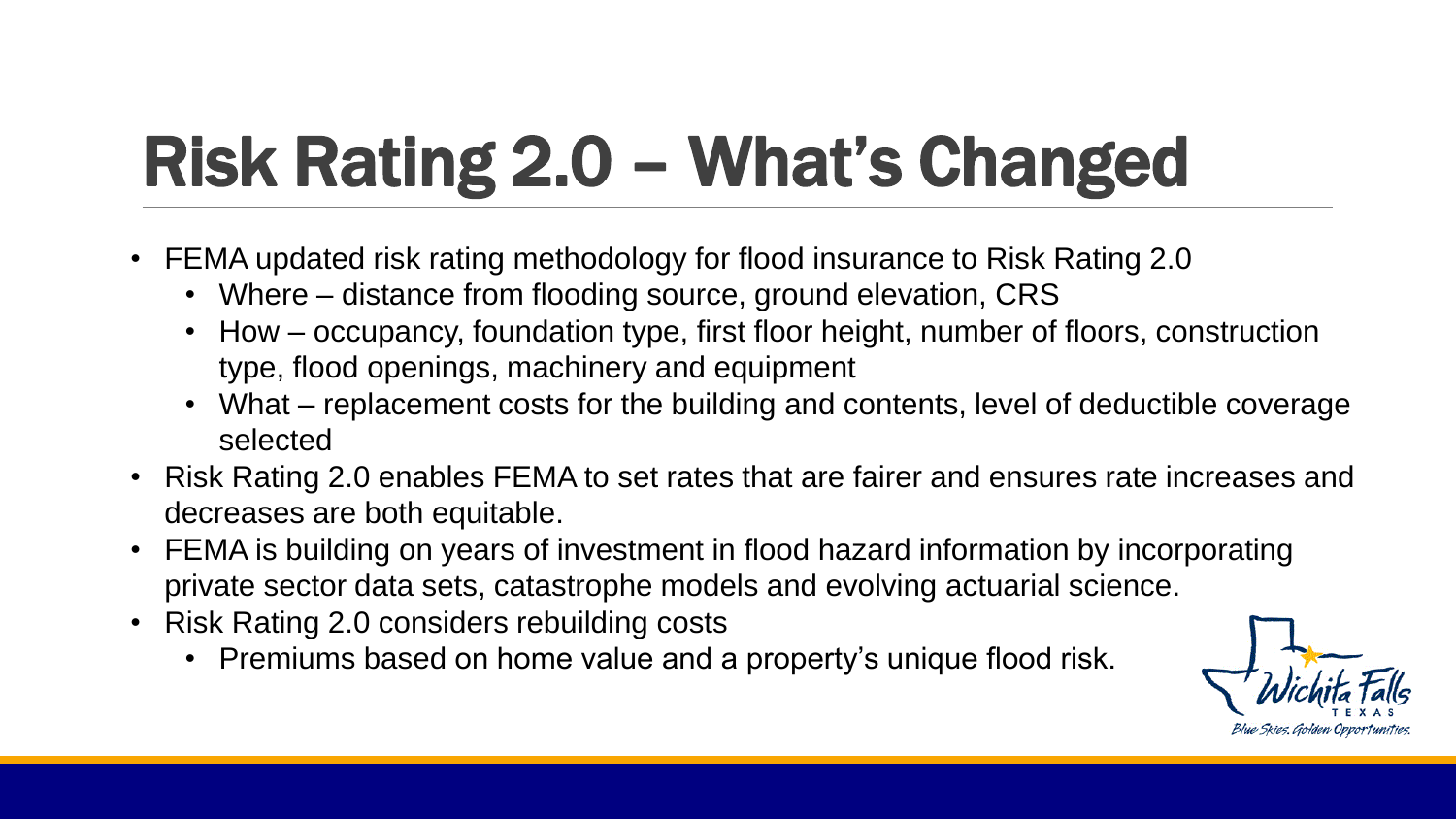# Risk Rating 2.0 – What's the Same

#### • **Limiting Annual Premium Increases**

- Existing statutory limits on rate increases require that most rates not increase more than 18% per year.
- **Using Flood Insurance Rate Maps (FIRMs) for Mandatory Purchase and Floodplain Management**
	- Federally backed mortgage is still required to have flood insurance if within the SFHA.
	- CRS required to maintain floodplain building requirements.
		- Elevation Certificates (ECs) still required for development in the Floodplain

#### • **Maintaining Features**

- Offering premium discounts to eligible policyholders.
	- Pre-FIRM subsidized and newly mapped properties.
	- Policyholders are still able to transfer their discount to a new owner by assigning their flood insurance policy when their property changes ownership.
	- Discounts to policyholders in communities who participate in the Community Rating System
- **NEW!!** CRS discount will be uniformly applied to all policies throughout the participating community, regardless of whether the structure is inside or outside of the Special Flood Hazard Area.

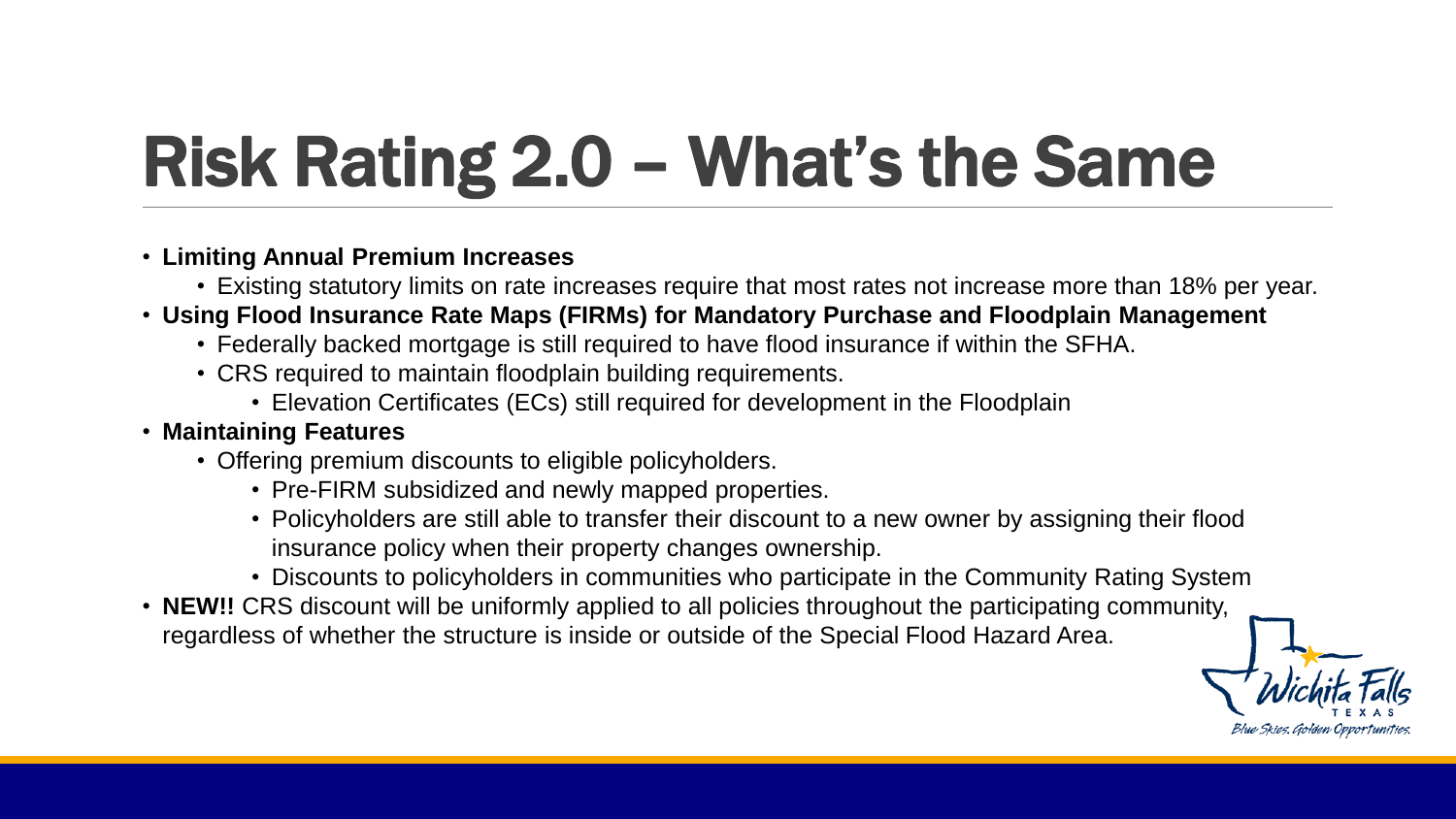### Risk Rating 2.0



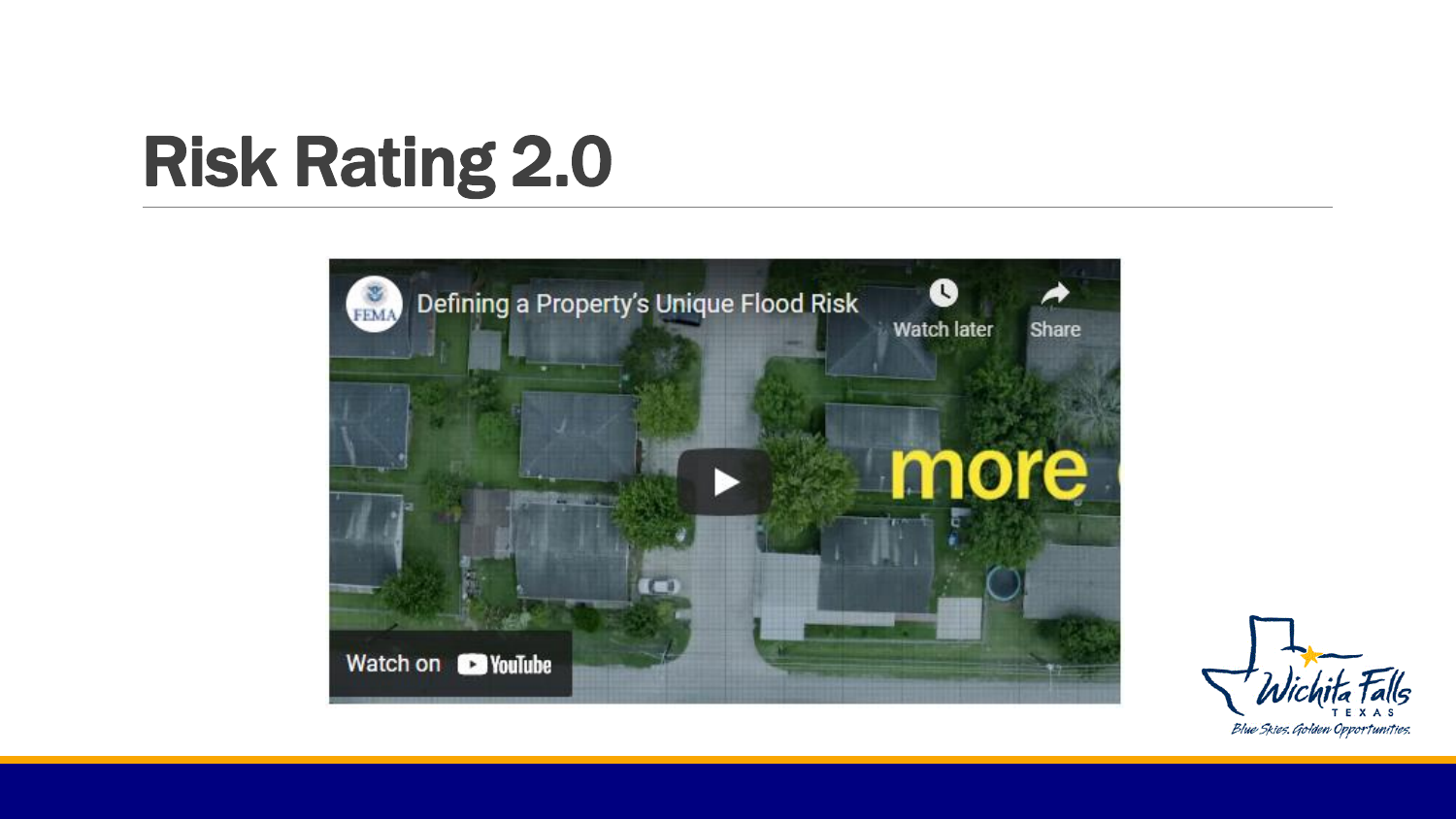### Risk Rating 2.0 – National / Texas

#### **Risk Rating 2.0 - National Rate Analysis**



| On Average, \$86 Per Month<br><b>Immediate Decreases</b> |     | On Average, \$0-\$10 Per Month<br>Increases                                                             | On Average, \$10-\$20 Per Month<br>Increases                |    |    |
|----------------------------------------------------------|-----|---------------------------------------------------------------------------------------------------------|-------------------------------------------------------------|----|----|
|                                                          | 23% | 66%                                                                                                     |                                                             | 7% | 4% |
|                                                          |     | 23% of current policyholders will see immediate premium decreases                                       | On Average, Greater than \$20<br><b>Per Month Increases</b> |    |    |
|                                                          |     | An additional 66% of current policyholders will see, on average, \$0 - \$10 per month increases         |                                                             |    |    |
|                                                          |     | 7% of current policyholders under Risk Rating 2.0 will see, on average, \$10 - \$20 per month increases |                                                             |    |    |
|                                                          |     |                                                                                                         |                                                             |    |    |

And 4% of current policyholders under Risk Rating 2.0 will see, on average a \$20 or more per month increase



**Federal Emergency Management Agency** 

#### **Risk Rating 2.0 in Texas** On Average, \$0 - \$10 Per Month On Average, \$10 - \$20 Per Month **Immediate Decreases** (\$0 - \$120 Per Year) Increases (\$120 - \$240 Per Year) Increases 106,729 Policies 32,660 Policies 607,645 Policies 79% 4% 3% 14% On Average, Greater Than \$20 Per Month (\$240 Per Year) Increases **FEMA** 21,525 Policies March 2021 1

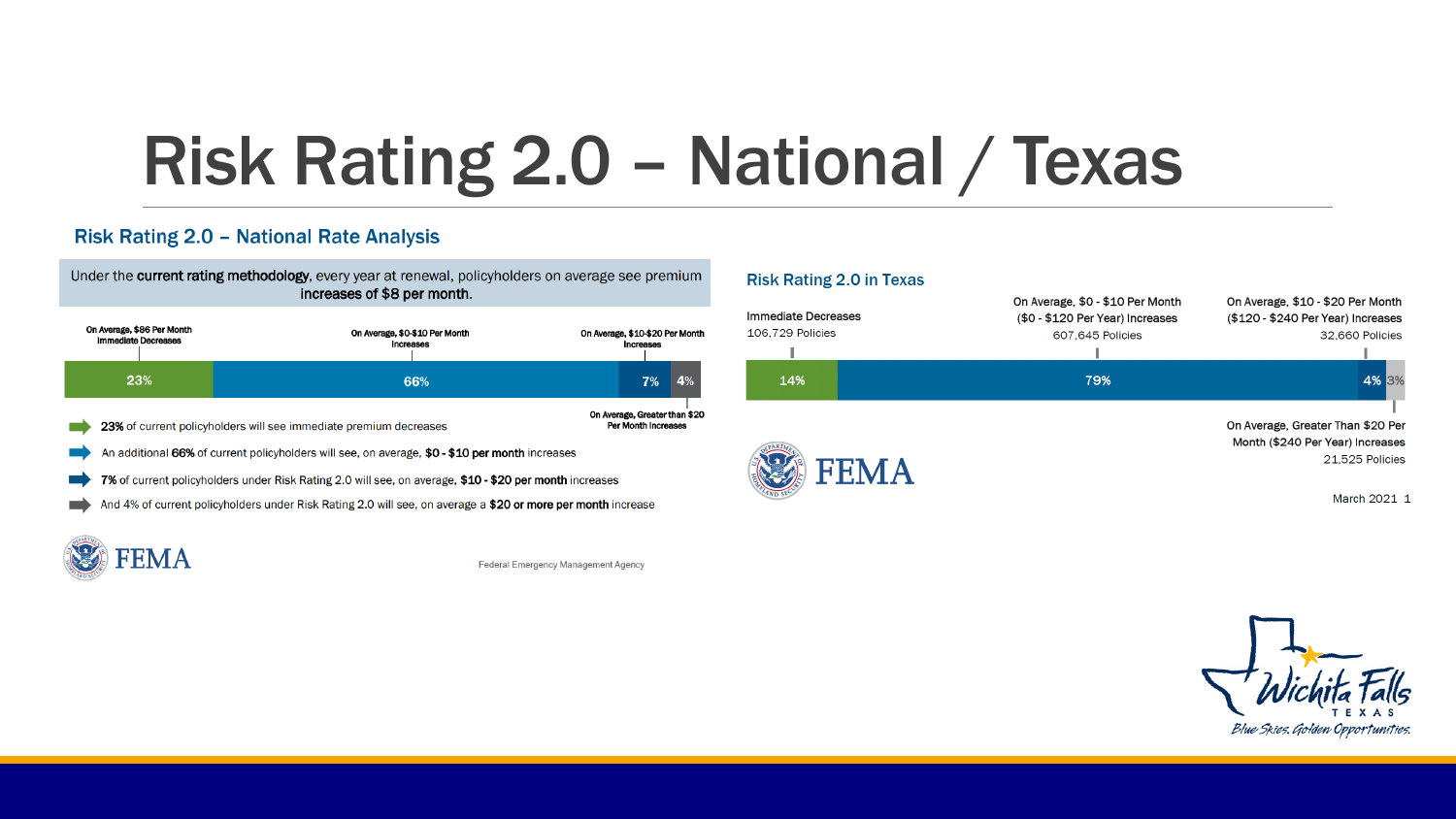## Risk Rating 2.0 – City of Wichita Falls



Average \$20+ per month INCREASE

- 35% of WF policyholders will see immediate premium decreases
- 57% of WF policyholders will see an average \$0-\$10 per month increase
- 7% of WF policyholders will have an average \$10-\$20 per month increase
	- Only 1% of WF policyholders to experience increases greater than \$20 per month

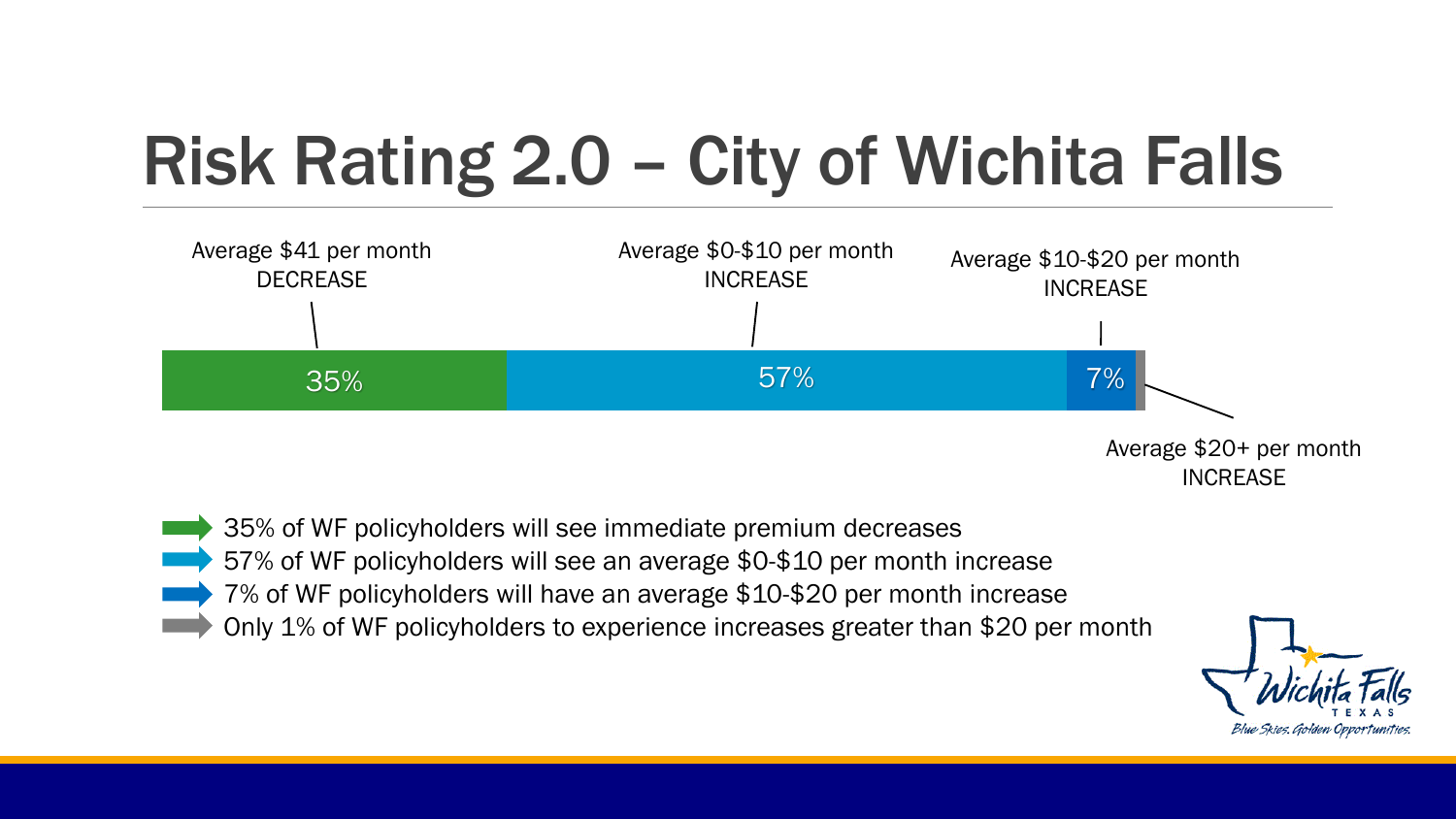### Flood Insurance Resources

#### Property Owner:

#### https://www.floodsmart.gov/

- Buying a policy
- Why buy flood insurance
- Am I required to have flood insurance?
- What's covered
- Types of flood insurance
- How to buy flood insurance
- Find an insurance

### Insurance Agents:

### https://agents.floodsmart.gov/agents-guide/risk-rating

Public Works

- Call 940-761-7477
- <http://www.wichitafallstx.gov/1035/Floodplain-Management>
- Email teresa.rose@wichitafallstx.gov